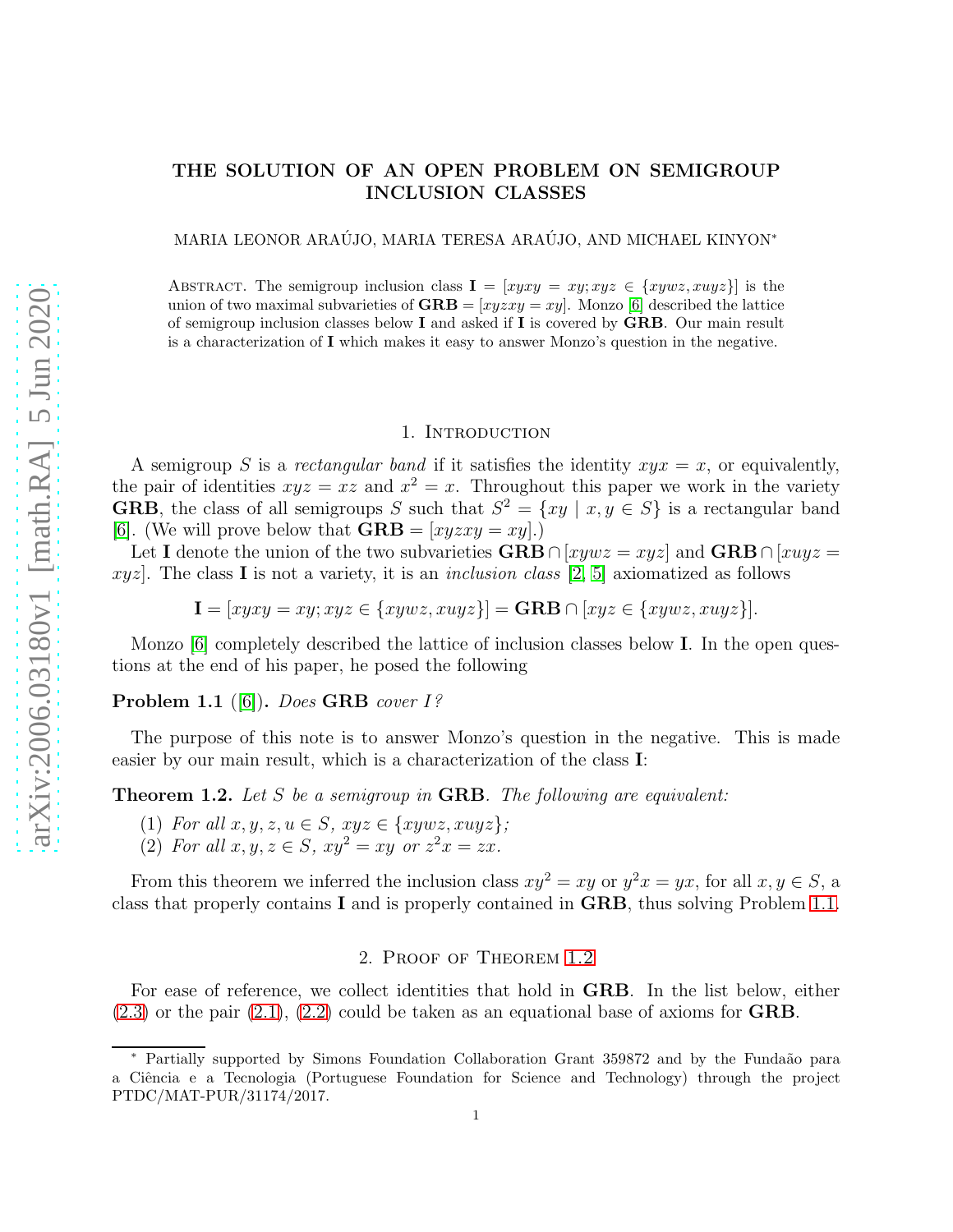Lemma 2.1. The following identities hold in GRB.

<span id="page-1-2"></span><span id="page-1-1"></span>
$$
xyxy = xy \tag{2.1}
$$

$$
xyzuv = xyuv \tag{2.2}
$$

$$
xyzxy = xy \tag{2.3}
$$

$$
xyyz = xyz \tag{2.4}
$$

<span id="page-1-4"></span><span id="page-1-3"></span><span id="page-1-0"></span>
$$
xxx = xx.
$$
\n<sup>(2.5)</sup>

*Proof.* For S a semigroup in GRB, the identity [\(2.1\)](#page-1-1) holds since  $S^2$  is a band. We have  $xy \cdot z \cdot uv \stackrel{(2.1)}{=} xy(zuv)uv = xyuv$  $xy \cdot z \cdot uv \stackrel{(2.1)}{=} xy(zuv)uv = xyuv$  $xy \cdot z \cdot uv \stackrel{(2.1)}{=} xy(zuv)uv = xyuv$  since  $S^2$  is a rectangular band, so [\(2.2\)](#page-1-2) holds. Then [\(2.3\)](#page-1-0) follows immediately from [\(2.1\)](#page-1-1) and [\(2.2\)](#page-1-2). For [\(2.4\)](#page-1-3), we have  $xyyz \stackrel{(2.2)}{=} x y z x y y z$  $xyyz \stackrel{(2.2)}{=} x y z x y y z$  $xyyz \stackrel{(2.2)}{=} x y z x y y z$  $\overbrace{\phantom{xx}}^{xx}$  $\stackrel{(2.3)}{=} xyz.$  $\stackrel{(2.3)}{=} xyz.$  $\stackrel{(2.3)}{=} xyz.$ Finally, for [\(2.5\)](#page-1-4), we have  $xxx \stackrel{(2.4)}{=} xxxx \stackrel{(2.1)}{=} xx.$  $xxx \stackrel{(2.4)}{=} xxxx \stackrel{(2.1)}{=} xx.$  $xxx \stackrel{(2.4)}{=} xxxx \stackrel{(2.1)}{=} xx.$  $xxx \stackrel{(2.4)}{=} xxxx \stackrel{(2.1)}{=} xx.$  $xxx \stackrel{(2.4)}{=} xxxx \stackrel{(2.1)}{=} xx.$ 

The first step in our proof of Theorem [1.2](#page-0-1) is to show that (1) implies (2).

<span id="page-1-11"></span>**Lemma 2.2.** Let S be a semigroup in GRB such that for all  $x, y, z, u, w \in S$ ,  $xyz \in$  $\{xywz, xuyz\}$ . Then for all  $x, y, z \in S$ ,  $xy^2 = xy$  or  $z^2x = zx$ .

*Proof.* First we prove that for all  $x, y, z, u, w, v \in S$ ,

<span id="page-1-5"></span>
$$
xyzu = xzu \qquad \text{or} \qquad vzwu = vzu. \tag{2.6}
$$

Indeed, suppose  $xyzu \neq xzu$ , that is,  $abcd \neq acd$  for some  $a, b, c, d \in S$ . We claim that vcwd = vcd. In fact, by [\(2.6\)](#page-1-5), if abcd  $\neq acd$ , then  $acwd = acd$  for all  $w \in S$  (\*). Thus for all  $v, w \in S$ ,

$$
\underbrace{vcw}d\stackrel{\text{(2.4)}}{=}\underbrace{vccw}d\stackrel{\text{(2.3)}}{=}vc\underbrace{acwd}\stackrel{\text{(*)}}{=}vcacd\stackrel{\text{(2.3)}}{=}vccd\stackrel{\text{(2.4)}}{=}vcd\,,
$$

as claimed.

Now in [\(2.6\)](#page-1-5), set  $x = z$ ,  $u = y$  and simplify to get  $zy = zzy$  or  $vzwy = vzy$  for all  $y, z, v, w \in S$ . For convenience, rename  $y \to x$  so that

<span id="page-1-6"></span>
$$
zx = zzx \qquad \text{or} \qquad vzwx = vzx \tag{2.7}
$$

for all  $x, z, v, w \in S$ .

Again in [\(2.6\)](#page-1-5), set  $w = v$ ,  $u = z$  and simplify to get  $xyzz = xzz$  or  $vz = vzz$  for all  $x, y, z, v \in S$ . Now for all  $u \in S$ ,  $xyzu \stackrel{(2.4)}{=} xyzzu$  $xyzu \stackrel{(2.4)}{=} xyzzu$  $xyzu \stackrel{(2.4)}{=} xyzzu$  and  $xzzu \stackrel{(2.4)}{=} xzu$ , and so we have  $xyzu = xzu$  or  $vz = vzz$  for all  $x, y, z, u, v \in S$ . For convenience, rename  $v \to x, z \to y$ ,  $x \to s$ ,  $y \to u$ ,  $u \to t$  to get

<span id="page-1-7"></span>
$$
suyt = syt \qquad \text{or} \qquad xy = xyy \tag{2.8}
$$

for all  $x, y, s, t, u \in S$ .

Now suppose  $xy^2 \neq xy$  and  $z^2x \neq zx$  for some  $x, y, z \in S$ , that is,  $ab^2 \neq ab$  and  $c^2a \neq ca$ for some  $a, b, c \in S$  (\*\*). Then by [\(2.7\)](#page-1-6) and [\(2.8\)](#page-1-7), we get

$$
vcwa = vca \tag{2.9}
$$

<span id="page-1-9"></span><span id="page-1-8"></span>
$$
subt = sbt \tag{2.10}
$$

for all  $v, w, s, t \in S$ . Thus

<span id="page-1-10"></span>
$$
sba \stackrel{(2.10)}{=} scba \stackrel{(2.9)}{=} sca \tag{2.11}
$$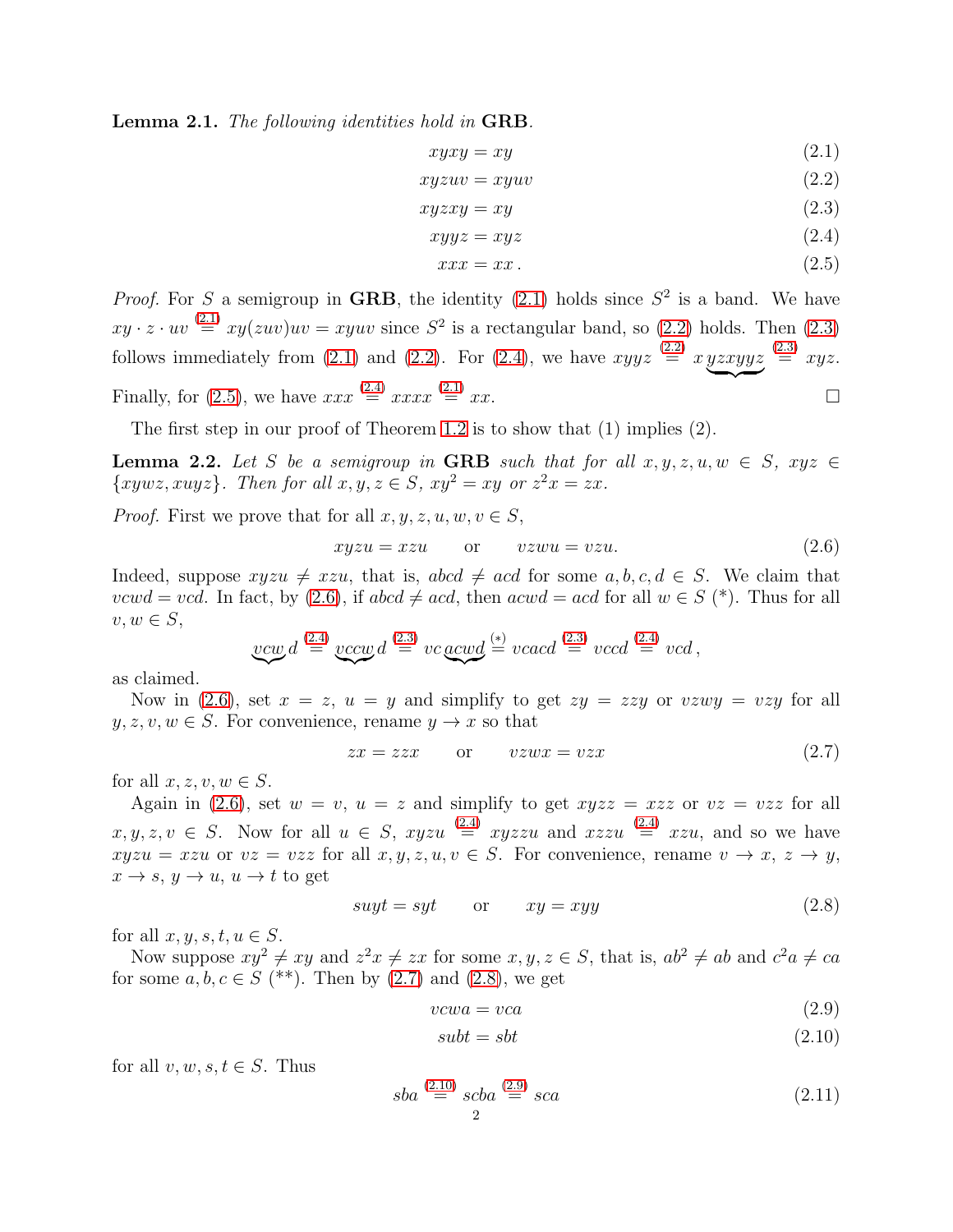for all  $s \in S$ . Now we compute

$$
ca \stackrel{(2.1)}{=} caca \stackrel{(2.11)}{=} caba \stackrel{(2.10)}{=} cba \stackrel{(2.11)}{=} cca.
$$

This is a contradiction with (\*\*). Therefore for all  $x, y, z \in S$ ,  $xy^2 = xy$  or  $z^2x = zx$ .  $\Box$ 

This proves (1) implies (2) of Theorem [1.2.](#page-0-1) We turn now to the converse.

<span id="page-2-6"></span>**Lemma 2.3.** Let S be a semigroup in GRB such that for all  $x, y, z \in S$ ,  $xy^2 = xy$  or  $z^2x = zx$ . Then for all  $x, y, z, u, w \in S$ ,  $xyz \in \{xywz, xuyz\}$ .

*Proof.* Assume that for some  $a, b, c, d, e \in S$ ,  $abc \neq abdc$  and  $abc \neq aebc$ .

First, if  $xyy \neq xy$  for some  $x, y \in S$ , then for all  $z \in S$ ,  $zzx = zx$  and thus for all  $z, u, w \in S$ ,  $zxuw = zzxuw \stackrel{(2.3)}{=} zzuw$  $zxuw = zzxuw \stackrel{(2.3)}{=} zzuw$  $zxuw = zzxuw \stackrel{(2.3)}{=} zzuw$ . Therefore for all  $x, y, z, u, w \in S$ ,

<span id="page-2-0"></span>
$$
xyy = xy \quad \text{or} \quad zxuw = zzuw. \tag{2.12}
$$

By assumption  $uxyy = uxy$  or  $zzux = zux$  for all  $x, y, z, u \in S$ , so if  $zzux \neq zux$  for some  $x, z, u \in S$ , then for all  $y \in S$ ,  $uxyy = uxy$ , and so

$$
xyy \stackrel{(2.5)}{=} xyyy \stackrel{(2.2)}{=} xyuxyy = xyuxy \stackrel{(2.3)}{=} xyxy \stackrel{(2.1)}{=} xy.
$$

Therefore for all  $x, y, z, u \in S$ ,

<span id="page-2-1"></span>
$$
xyy = xy \quad \text{or} \quad zzux = zux. \tag{2.13}
$$

Now if  $xyy \neq xy$  for some  $x, y \in S$ , then from [\(2.12\)](#page-2-0) and [\(2.13\)](#page-2-1),

$$
z_1 x u_1 w_1 = z_1 z_1 u_1 w_1 \tag{2.14}
$$

<span id="page-2-3"></span><span id="page-2-2"></span>
$$
z_2 z_2 u_2 x = z_2 u_2 x \tag{2.15}
$$

for all  $z_i, u_i, w_i \in S$ . Thus for all  $z, u, w \in S$ ,

$$
z x u w \stackrel{(2.2)}{=} z x u x u w \stackrel{(2.14)}{=} z z u x u w \stackrel{(2.15)}{=} z u x u w \stackrel{(2.2)}{=} z u u w,
$$

and also

$$
zuxw \stackrel{(2.15)}{=} zzuxw \stackrel{(2.2)}{=} zzxw \stackrel{(2.2)}{=} zzxxw \stackrel{(2.15)}{=} zxxw \stackrel{(2.4)}{=} zxw.
$$

Therefore

<span id="page-2-5"></span><span id="page-2-4"></span>
$$
z_1 u_1 x w_1 = z_1 x w_1 \tag{2.16}
$$

$$
z_2 x u_2 w_2 = z_2 u_2 w_2 \tag{2.17}
$$

for all  $z_i, u, v, w_i \in S$ . Thus for all  $z, u, v, w \in S$ ,

$$
zuvw \stackrel{(2.3)}{=} zuxvw \stackrel{(2.16)}{=} zxvw \stackrel{(2.17)}{=} zvw.
$$

However, we have assumed that  $aebc \neq abc$ . It follows that  $xyy = xy$  for all  $x, y \in S$ . But then  $abdc = abdcc \stackrel{(2.3)}{=} abcc = abc$  $abdc = abdcc \stackrel{(2.3)}{=} abcc = abc$  $abdc = abdcc \stackrel{(2.3)}{=} abcc = abc$  which is a contradiction. This completes the proof.  $\square$ 

Lemmas [2.2](#page-1-11) and [2.3](#page-2-6) together complete the proof of Theorem [1.2.](#page-0-1)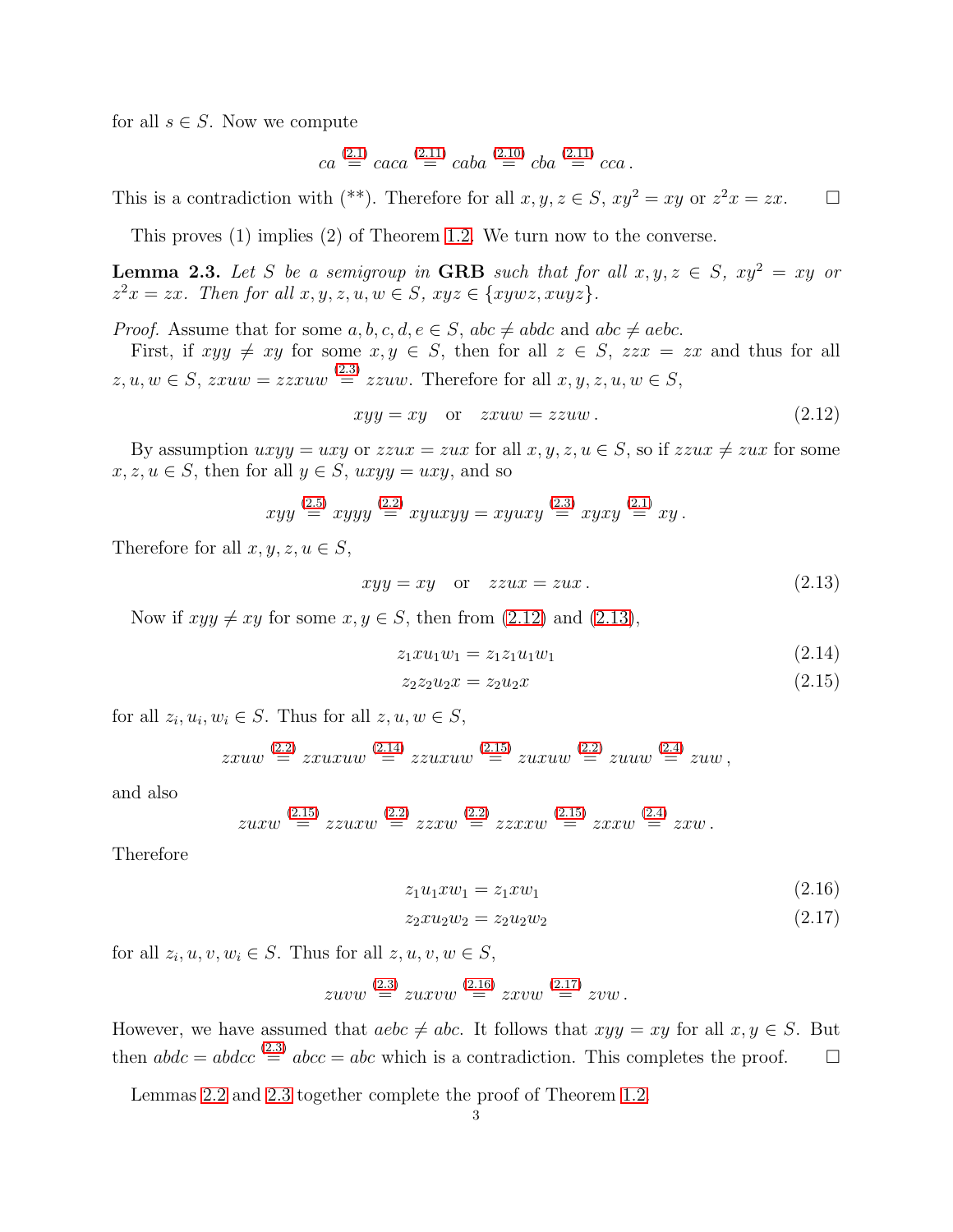### 3. Examples

Now we answer Problem [1.1.](#page-0-0) First we note that there is no variety of semigroups properly between I and GRB. This is because the two subvarieties GRB  $\cap$  [xywz = xyz] and **GRB**  $\cap$  [xuyz = xyz] are maximal in the lattice of subvarieties of **GRB** [\[4\]](#page-4-3). Thus the variety generated by any semigroup in GRB which is not in I must be GRB itself.

Therefore a negative answer to Problem [1.1](#page-0-0) involves finding a class properly contained between I and GRB. Theorem [1.2](#page-0-1) suggests how to do this. Consider the class

$$
\mathbf{A} = \mathbf{GRB} \cap [xyy = xy \quad \text{or} \quad yyx = yx].
$$

It is obvious that  $\bf{I}$  is contained in  $\bf{A}$ . The following is a smallest semigroup in  $\bf{A}$  but not in I:

|                |                |    | $\overline{2}$   | 3  | 4              | 5              | 6  |                | 8 | 9              | 10 |
|----------------|----------------|----|------------------|----|----------------|----------------|----|----------------|---|----------------|----|
| 0              | 0              | 3  |                  | 3  | $\overline{4}$ | $\overline{4}$ | 3  | 0              | 4 | $\overline{0}$ | 3  |
| $\mathbf{1}$   | 0              | 4  | 0                | 3  | $\overline{4}$ | 4              | 3  | $\overline{0}$ | 4 | $\overline{0}$ | 3  |
| $\overline{2}$ | 7              | 6  | 9                | 6  | $\overline{5}$ | 8              | 10 | 9              | 8 | 9              | 10 |
| 3              | $\overline{0}$ | 4  | $\boldsymbol{0}$ | 3  | $\overline{4}$ | 4              | 3  | $\overline{0}$ | 4 | $\overline{0}$ | 3  |
| $\overline{4}$ | 0              | 4  | 0                | 3  | 4              | 4              | 3  | $\overline{0}$ | 4 | $\overline{0}$ | 3  |
| $\overline{5}$ |                | 5  | 7                | 6  | 5              | 5              | 6  | 7              | 5 | 7              | 6  |
| 6              |                | 5  |                  | 6  | $\overline{5}$ | 5              | 6  | 7              | 5 | 7              | 6  |
| 7              |                | 6  |                  | 6  | $\overline{5}$ | 5              | 6  | 7              | 5 | 7              | 6  |
| 8              | 9              | 8  | 9                | 10 | 8              | 8              | 10 | 9              | 8 | 9              | 10 |
| 9              | 9              | 10 | 9                | 10 | 8              | 8              | 10 | 9              | 8 | 9              | 10 |
| 10             | 9              | 8  | 9                | 10 | 8              | 8              | 10 | 9              | 8 | 9              | 10 |

The following is a smallest semigroup in **GRB** but not in **A**:

|                | $\overline{0}$ |                | $1\ 2\ 3\ 4\ 5$                                                            |     |                                                |                  |                | 6 7            | 8              | 9 |
|----------------|----------------|----------------|----------------------------------------------------------------------------|-----|------------------------------------------------|------------------|----------------|----------------|----------------|---|
|                |                | $\sqrt{2}$     |                                                                            |     | $\begin{array}{ccc} 2&8&2\\ 4&3&7 \end{array}$ | $\boldsymbol{0}$ | $\overline{0}$ | $\overline{2}$ | 8              | 8 |
| $1\vert$       | $\overline{5}$ | 3 <sup>1</sup> |                                                                            |     |                                                | 6                | 6              | $\overline{7}$ | 9              | 3 |
| $\frac{1}{2}$  | $\overline{0}$ | 8              |                                                                            |     | 2 8 2                                          | $\boldsymbol{0}$ | $\overline{0}$ | $\overline{2}$ | 8              | 8 |
| $\overline{3}$ | 6              |                | 3 7 3 7                                                                    |     |                                                | 6                | 6              | $\overline{7}$ | 3              | 3 |
| 4 <sup>1</sup> | $\overline{5}$ | 9              |                                                                            | 4 9 |                                                | 4 5              | 5 <sup>5</sup> | $\overline{4}$ | 9              | 9 |
| 5 <sup>1</sup> | 5 <sub>5</sub> |                |                                                                            |     |                                                |                  | 5 <sup>5</sup> | 4              | 9              | 9 |
| $\overline{6}$ | 6 <sup>1</sup> |                | $\begin{array}{cccccc} 4 & 4 & 9 & 4 & 5 \\ 7 & 7 & 3 & 7 & 6 \end{array}$ |     |                                                |                  | 6              | $\overline{7}$ | $\overline{3}$ | 3 |
| $\overline{7}$ | 6              | 3 <sup>1</sup> | $7\overline{ }$                                                            |     | 3 7                                            | 6                | 6              | $\overline{7}$ | 3              | 3 |
| 8              |                | 8              | $\overline{2}$                                                             | 8   | $\sqrt{2}$                                     | $\boldsymbol{0}$ | $\overline{0}$ | $\overline{2}$ | 8              | 8 |
| 9              | 5              |                |                                                                            | 9   | $\,4\,$                                        | 5 <sub>5</sub>   | 5 <sup>5</sup> |                | 9              | 9 |

This suggests the following problem, with which we conclude this paper.

**Problem 3.1.** Classify the semigroup inclusion classes properly between I and GRB.

Acknowledgment. We thank Edmond Lee for calling our attention to [\[4\]](#page-4-3). We are pleased to acknowledge the use of the automated theorem prover **Prover9** and the finite model builder Mace4, both developed by  $McCune$  [\[3\]](#page-4-4).